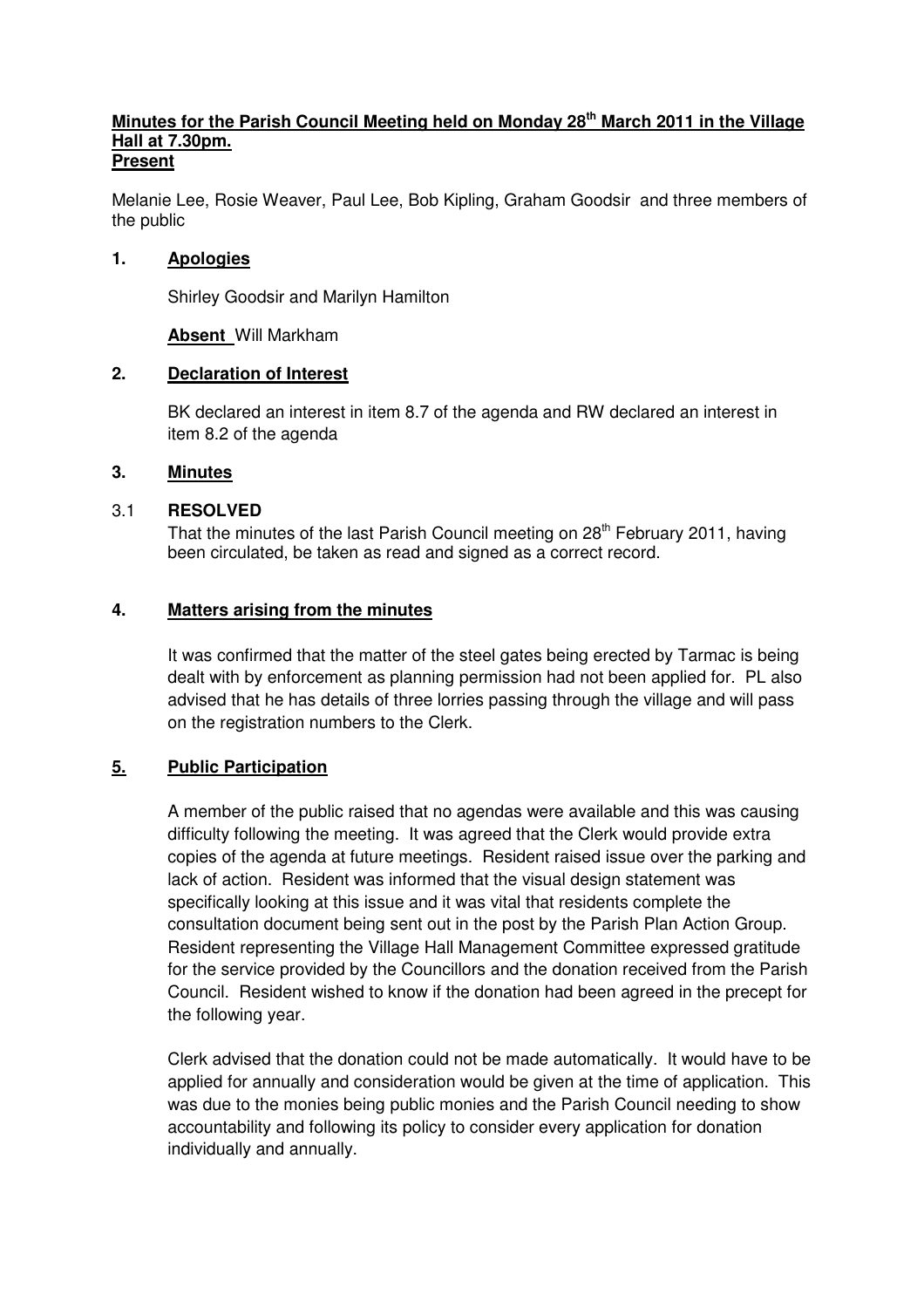Every donation must be justified as these are public funds. We have identified in the precept that we may be requested for donations and the Village Hall's request has been considered in setting that precept but we cannot give a guarantee that the donation will be made.

 Resident also wished to discuss item 8.3.2 on the agenda which was brought forward. Resident felt that the Archery club was adequately represented in Meriden and suggested alternative names.

 Resident was also a longstanding member of the tennis club and wished to know if a trust was to be set up to run the new facility.

 An update was provided regarding the playing fields and setting up of the management company to run the playing fields.

 Resident 3 advised that UK coal signs are up in Back Lane and it seems that dore mill will be taking coal starting in a year's time.

### **6. Correspondence and Communication**

6.1 Letter from National Lottery confirming that Conditional Funding for Millisons Wood Nature Trail

6.2 Letter from SMBC – Requesting invitation to attend meeting to discuss reducing waste

6.3 E-mail from resident advising of strong feeling against HS2 and requesting clarification of Allotments

6.4 E-mail from Brian Shaw at Tarmac thanking Parish Council for invitation to present at the last meeting and requesting date

6.5 E-mail from resident expressing concerns over dog fouling in the Playing Fields

6.6 Letter from Meriden Village Hall Management Committee expressing thanks for donation

## **7. Receive Reports**

- 7.1 Committee Member for Village Hall Management Committee rep not present
- 7.2 School Governors for Parish Council rep not present
- 7.3 Committee Member for War Memorial rep not present
- 7.4 Pool Clerk confirmed that she is still waiting to hear from SMBC for quote of works.
- 7.5 Allotment Representative Received e-mail from two tenants, one will not be renewing and another would like to reduce to a half allotment. Clerk has also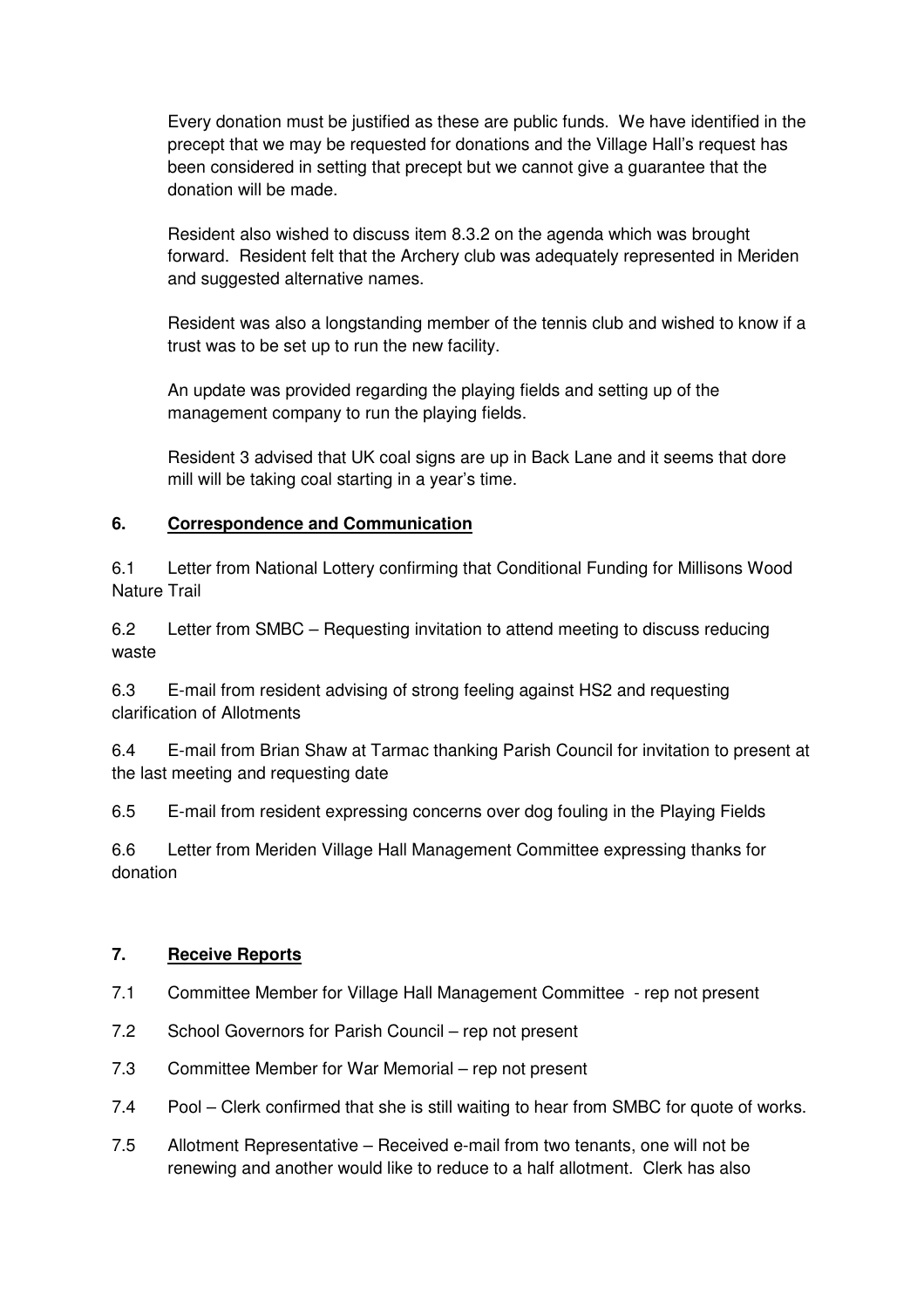received an enquiry from a resident this week who has expressed an interest and after viewing the Plot has agreed to take on Plot 16. We still have 1 full plot and 1 half plot that are available and will be advertised.

7.6 Footpaths/Forum – representative not present

7.7 Meriden Sands Working Group - Following the presentation given by Tarmac at the last Parish meeting, we have been invited by Tarmac to visit the quarry. A date for July is to be arranged. Parish Council have also been invited to attend and look at the footpath issue and ways to resolve this for the benefit of the Parish.

- 7.8 Conservation Committee As agreed only to be attended if there are items on the agenda relating to Meriden- nothing relating to Meriden
- 7.9 Local Strategic Partnership no report
- 7.10 Police Rural Assembly –rep not present
- 7.11 Solihull Area Committee next meeting in June
- 7.12 Tree Wardens rep not present

7.13 Parish Plan – Spring newsletter sent out and residents views requested. Next Parish Plan Action group meeting is on  $14<sup>th</sup>$  April

- 7.14 Community Surgery We had a very busy surgery this week. No police present but neighbourhood co-ordinator attended. Residents have raised issue concerning the non delivery of free papers. Clerk has followed this up and looked at the possibility of leaving papers at the library for residents to collect. See reply from library. In Millisons Wood, Clerk is also looking at the possibility of using the telephone box that has been adopted to be used as a storage space for the free papers to be left and collected. It is understood that they cannot get people to deliver in Meriden. Also, Chris Dean advises that papers are regularly dumped in the bus shelters and he clears them away. Other issues raised were the bus service and when this would be reverting back. An inquiry has been made with Centro and you will have seen the reply. Residents also raised issues with anti social behaviour at the Croft affecting the residents that back on to the footpath. Bruce is looking into this with the police.
- 7.15 Joint Councillor Surgery no attendance
- 7.16 Community Speed Watch no volunteers
- 7.17 Fusion Football Sessions Wednesday evenings & Paul Jayes Football Academy Still going well. Meriden Rovers – Saturday Mornings – Also going well match played and kit now obtained.

## **8. Village Matters**

8.1 **Eaves Green Lane** – Public Inquiry 22<sup>nd</sup> March 2011. Attended by Chair and a brief update was provided. Last day is tomorrow and then the Inquiry will resume on 11<sup>th</sup> July 2011.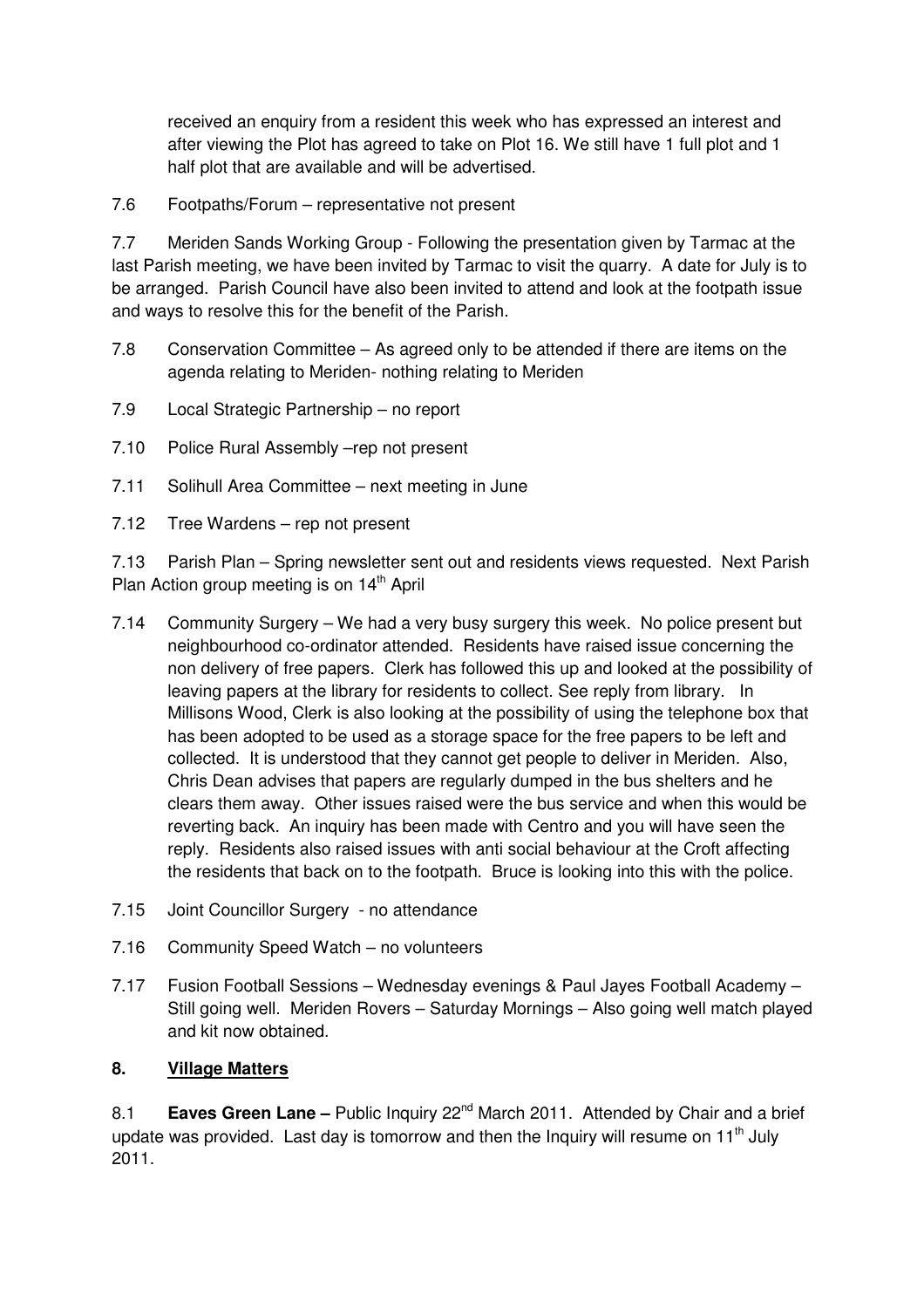8.2 **Removal of Build out area at end of Parking Bay –** SMBC have advised that the decision to remove the build out was taken for road safety reasons and to remove the potential risk that a motorist could drive into the build out when there are no cars in the parking bay The Clerk raised the matter of failure to provide notice of these works and a written apology has been given by SMBC.

# 8.3 **Maxstoke Lane/Hampton Lane development – Update**

8.3.1 Advisory Group meeting held on 1<sup>st</sup> March 2011 and meeting with SMBC on 17<sup>th</sup> March 2011. Parish Council to discuss and agree limitations of use of the new playing fields.

Discussion took place as to whether dogs should be allowed in the new playing fields. The concern of residents was noted as expressed to the Clerk by e-mail and Councillors.

## **RESOLVED**

Proposed by BK and seconded by PL that dogs are banned from the new playing fields.

 8.3.2 Naming of Roads – Parish Council to agree/object to names suggested by developer – current names supplied are all to do with Archery in recognition of the local club.

We have also received three further names again still on the theme of archery. The Clerk advised SMBC that we were looking at names relevant to the history of people that have lived in Meriden.

It was agreed that the names proposed were not suitable and it was appropriate to have names commemorating historical links to Meriden.

## **RESOLVED**

Object to the road names suggested by Developer. The historical link with Archery is already recognised in the Parish. It is important to recognise people who have been a part of the Parish in keeping with current names in the Parish. Clerk to provide alternative names to SMBC.

8.4 **SMBC – Area 3 Newsletter** – Requesting information of priorities and project ideas for 2011/2012

# **RESOLVED**

Areas of priority and project ideas are parking, pond and enforcement

8.5 **Press Liaison Policy –** Guidelines from WALC – to be agreed that these are adopted by the Parish Council

# **RESOLVED**

BK proposed and RW seconded that the guidelines are adopted

8.6 **Meriden Heath Painting –** Clerk confirmed that the painting has been moved to the Heart of England Social Club. The insurer has confirmed that the painting remains insured. To agree payment of invoice for the removal and relocation of the painting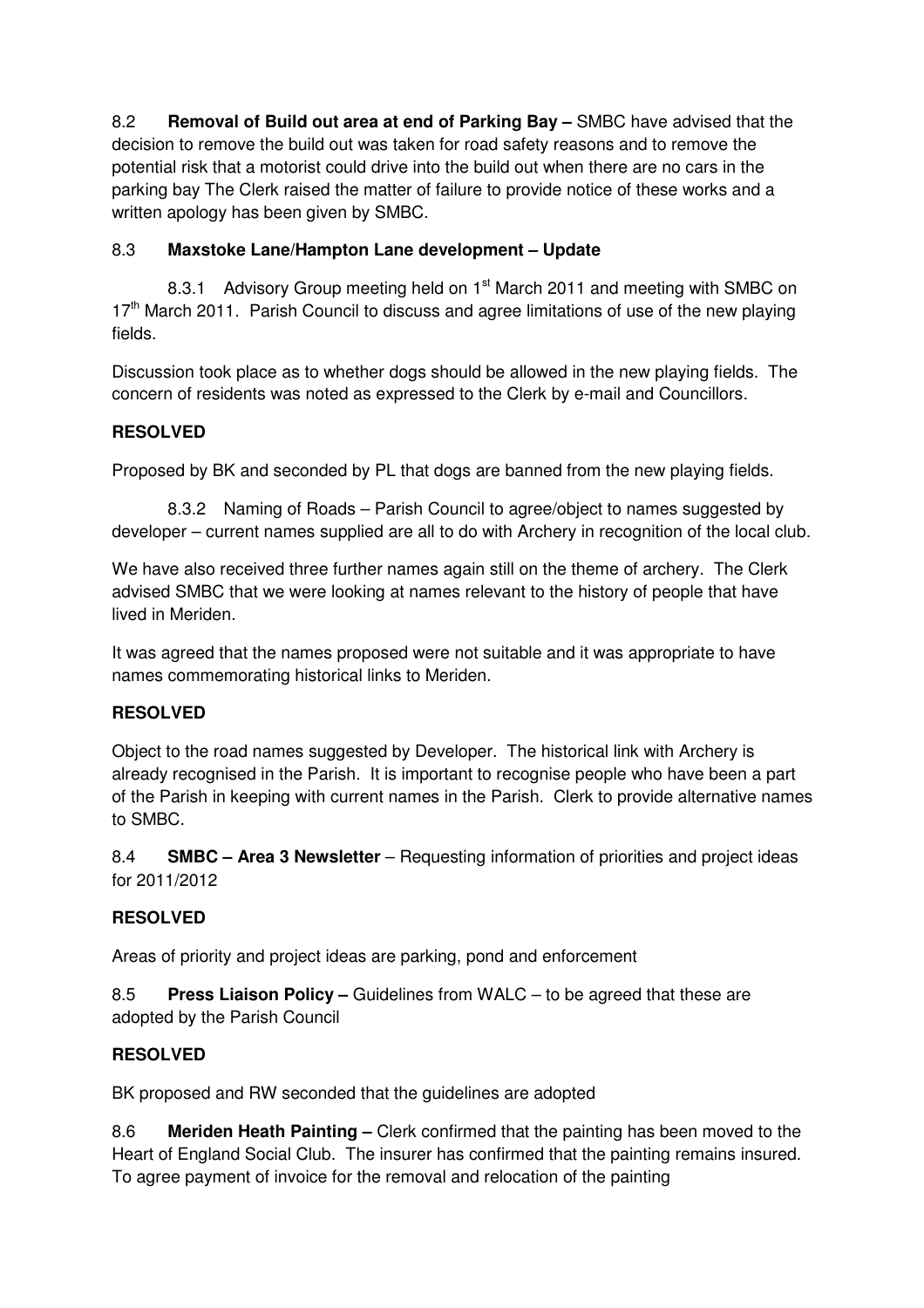# **RESOLVED**

Agreed payment of removal costs

8.7 **Public Conveniences –** Clerk has provided details of the quotes received from the contractors and checked with NALC regarding procedures. Quotes were considered.

## **RESOLVED**

That the Parish Council proceeds with contractor 1 on the understanding that he will go to a depth of 300mm. Contractor 1 is the cheapest.

8.8 **Pool –** Clerk provided update of the reasons for felling of Ash Tree by SMBC located at the Pond. Considered request by Environmental Dimension Partnership to survey pool for newts

## **RESOLVED**

That permission is granted to carry out the survey

8.9 **Clerk** – Confirmation of Appointment - Clerk has now completed six months.

### **RESOLVED**

That Clerk's appointment is confirmed

8.10 **Bus shelter – Leys Lane** – This bus shelter has been subject to vandalism as notified in e-mail. Clerk instructed AMS Services to undertake emergency clean up works due to the nature of the graffiti. To agree payment of cleaning costs

#### **RESOLVED**

Agreed that the cleaning costs are paid

#### 8.11 **HS2 – Consultation documents received from SMBC –**

We have received the Consultation documents that will be circulated. It was agreed that the Parish Council will respond as well as Councillors responding individually.

# 8.12 **Centro – Meeting 28th February 2011**

A meeting was held by Centro but unfortunately this was arranged on the same date as the last Parish Council meeting. No issues relating to Meriden were addressed. We have asked Centro's rep to attend a Meriden Parish Council meeting as the bus issues remain live and evident from the recent community surgery. It was agreed that the Centro rep is invited to the next Parish Council meeting.

8.13 **Elections –** Clerk handed out nomination papers and advised that these are to be returned to SMBC not the Clerk.

8.14 **Consultations** - Fairer Contribution policy and Charges for Social Care Services. RW is waiting to receive comments to respond to these consultations.